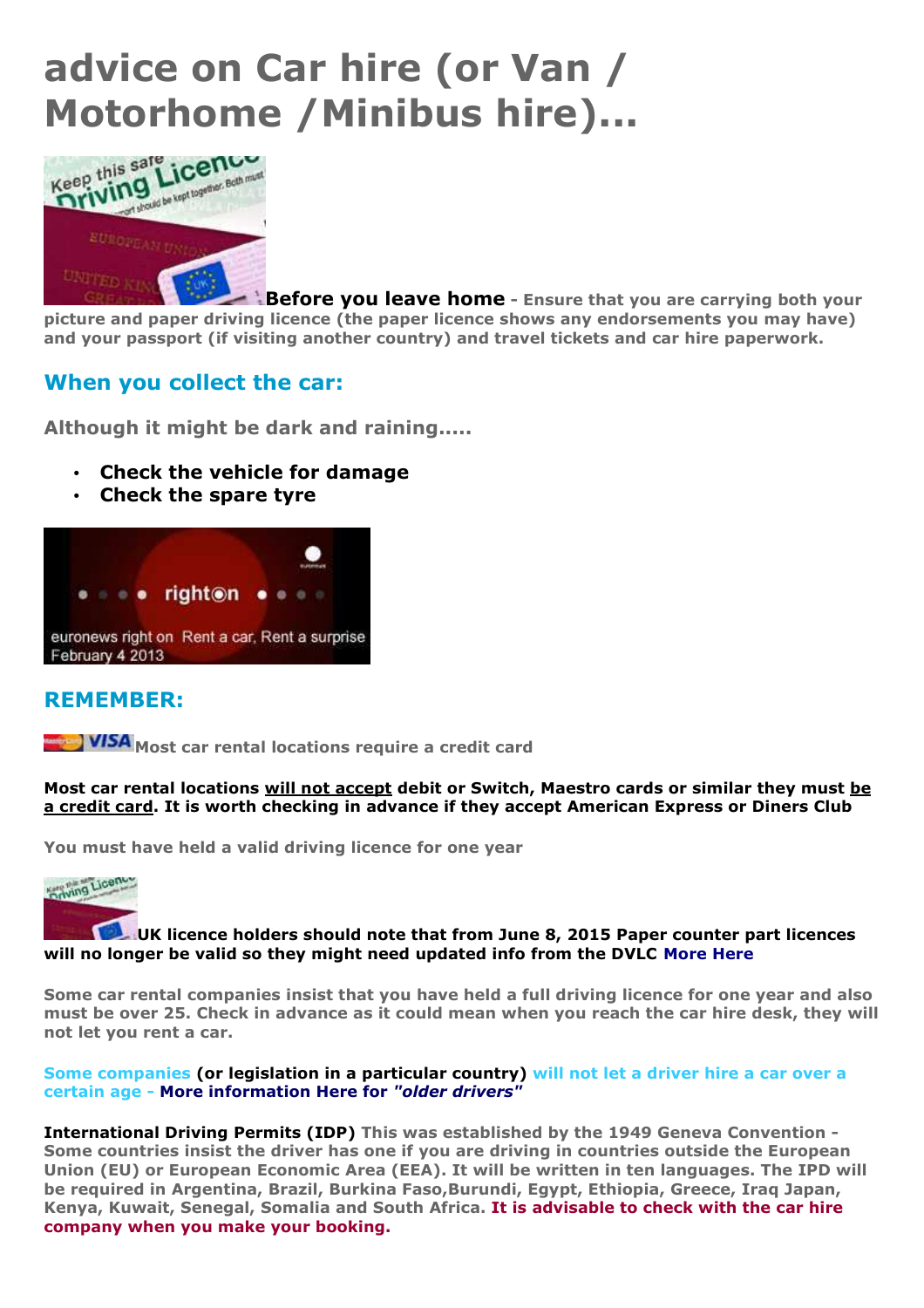#### **Always ask what is included in the rates quoted**



**Never initial or sign an agreement without asking about each item**



**Do not over insure. If you have travel insurance you do not need personal effects or personal accident insurance**

**Pre-purchase or Pre-reserve your car rental**

**Remember to book child seats or a roof rack in advance, particularrly in peak holiday times, it can be a lot cheaper to actually bring your own child seats, even taking into account costs from airlines.**

**Plan the journey in advance - Some car rental companies provide maps, some will rent you a sat-nav system**

#### **Purchase from agents within your own country in case you need refunds or assistance Fair wear and Tear - More information Here**

**When you pick-up your vehicle determine where the drop off point is for your return**

#### **Ask if the return area has an attendant. If not, who do you return the car to?**

**If you leave the vehicle without check-in, examine it for damage and photograph it from every angle.**



### **- The Vehicle Condition Report (VCR) - Check**

**your vehicle carefully for signs of damage before driving away. This can be difficult some times if you are in a hurry, it is dark, it is raining, or very very hot and you are in a hurry and have been waiting for the car to be prepared and if it has just been washed and is not dry- however it is very important.**

## **Condition of Hire Car**



**If they have identified certain areas of damage on the plan of the car and not all of them, return to the hire desk and get the additional damage signed off. Take photos of any damaged areas when you collect the car/van/campervan. Sometimes these are very small. This of course is difficult to do in bad weather conditions or at night. Examples of damage to look out for below:-**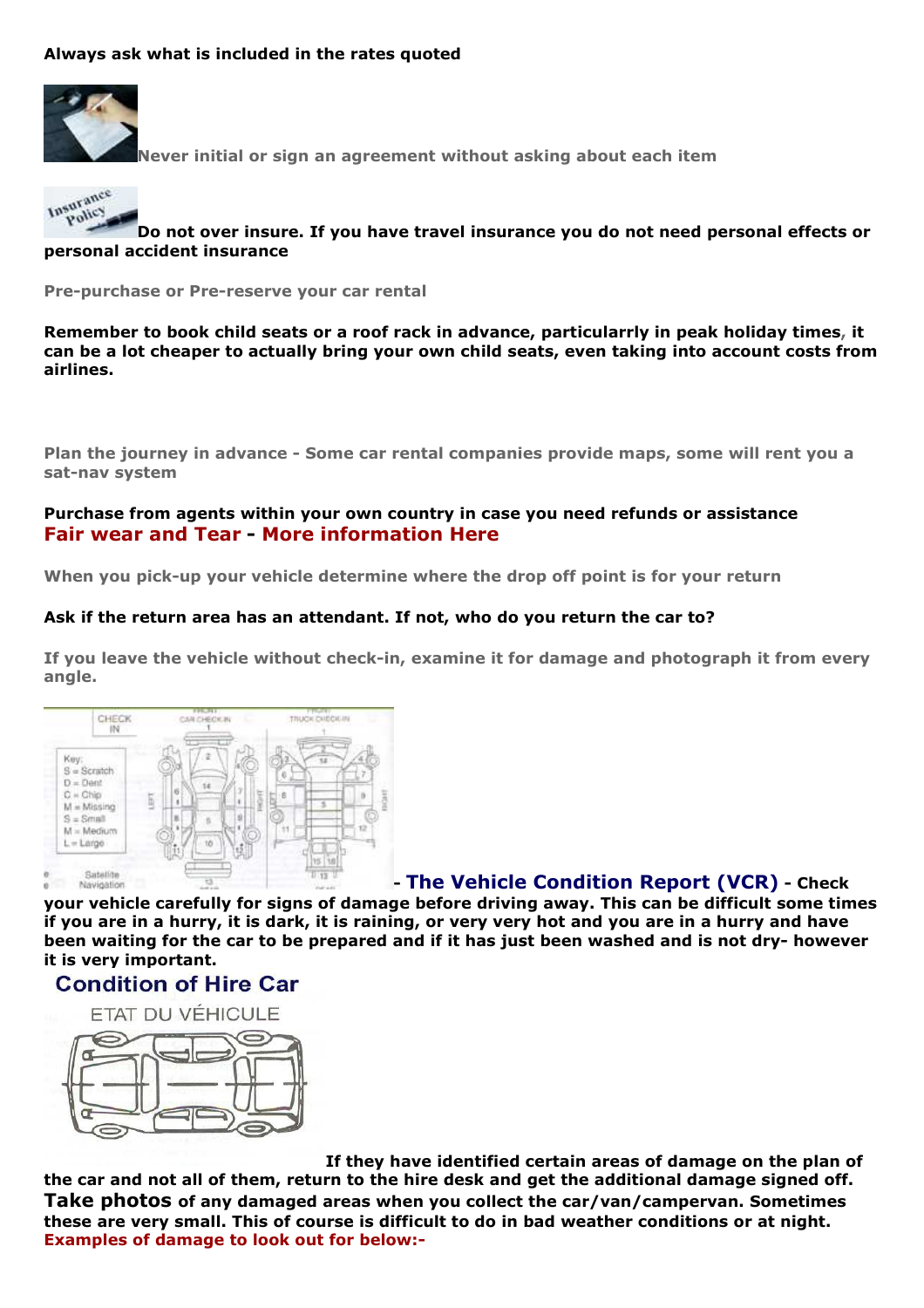

**Left: Small scratches on door handle and dent on edge of door**



**Right:** Scratches and blemishes on paintwork Left: *Left:* **Left: Left: Bad scatch on door**



**Right: Black scratches above tyre** 



**Left: Damage to rental van found on collection**





**The above two illustration of damage on a** After sever instead a **rental van have been entered on the collection report for this van hire from a major UK van hire company. It is very important to check the vehicle at collection as you might often find with vans the vehicle is parked close to another rental van and there is not a great deal of room to inspect the vehicle**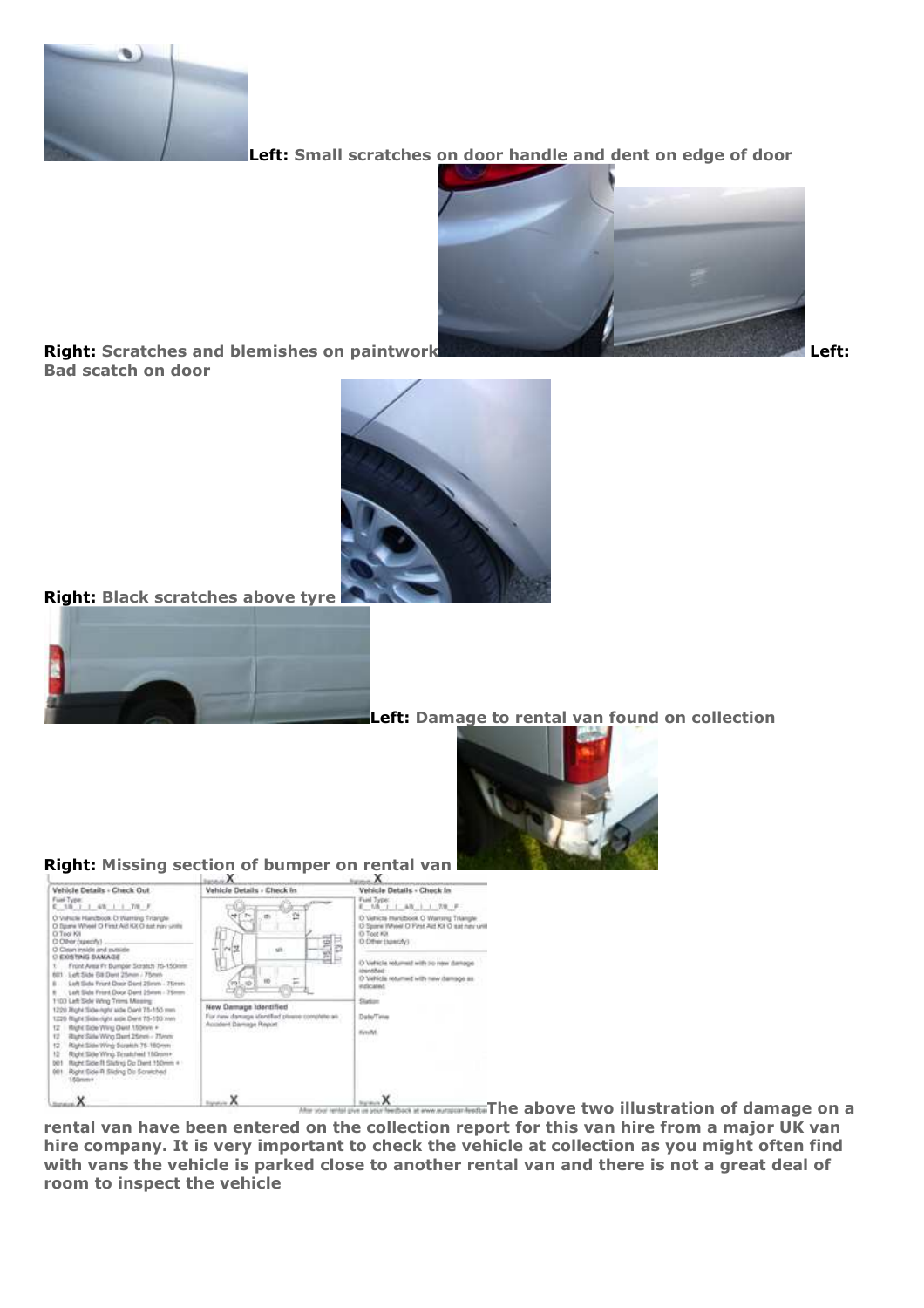

**Left car hire report at Dublin Airport - May 2015** - **On** 

**collection the people hiring were told there was a scratch on the right hand wing. Before removing the car from the hire company's premises a further check was carried out by the customers.**



**This check quickly found the absence of the near side front** 

**hub cap and another scratch at the rear. The Damage report form was then taken back into the office for signature.**



**What was not discovered then was a mark below the boot catch on this Renault Clio. So you really need to check everything and of course if it is wet and dark the job is even harder.**



**Check the rental agreement: The rental agreement will normally include a section for the hire company to record the damage that has been identified. Let the car hire company know if damage has not been recorded before you drive away, even if you are anxious to get going. If you have identified damage let them know.**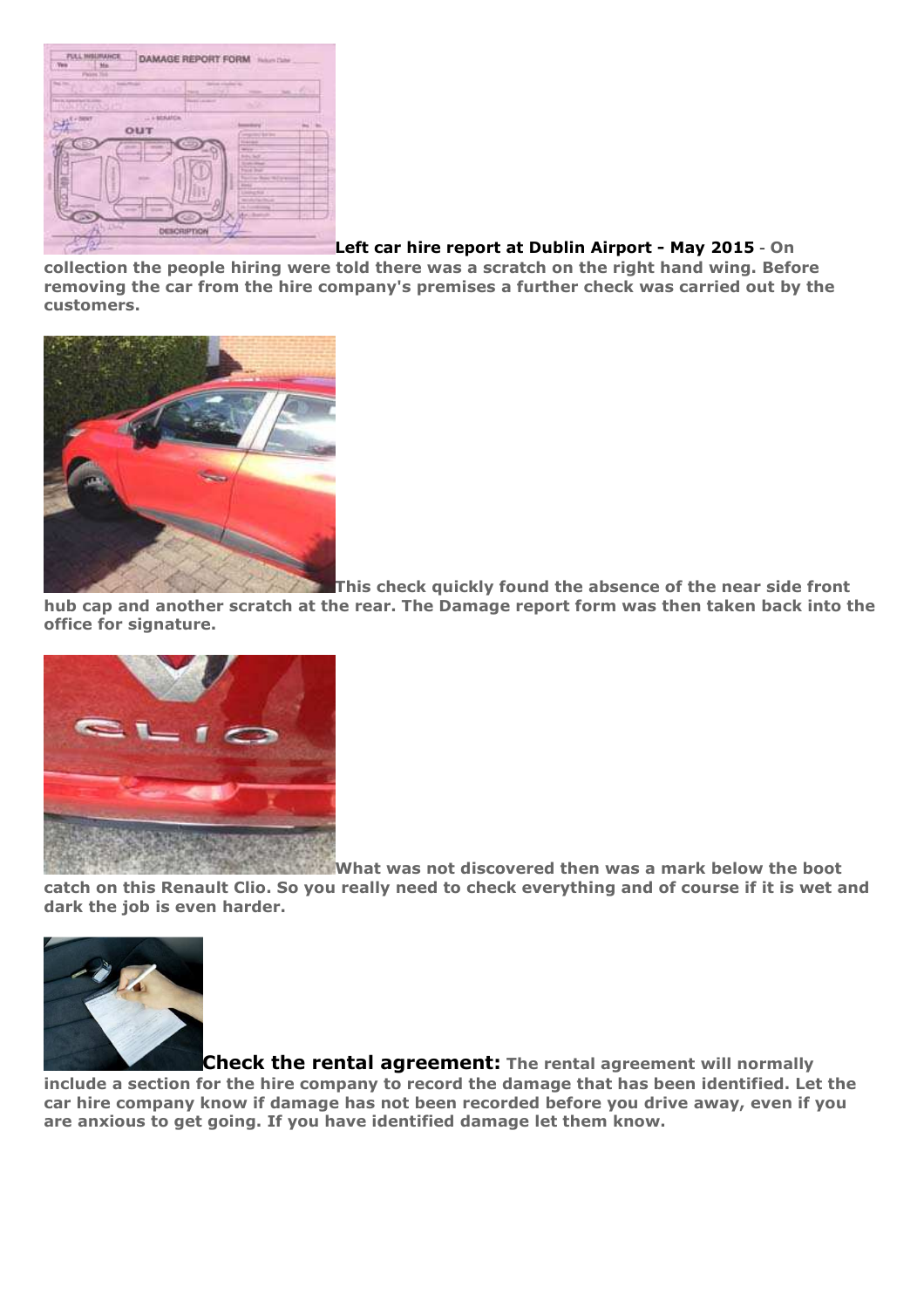

**Drink drive laws vary from country to country - for example in Italy if you have a glass of wine and a grappa with dinner and you are stopped by the police - you will be fined. See also Drink Drive Laws - Examples of what can be drunk at present** 



**Know your speed limits - these vary from country to country.**



**Speed / Radar cameras certainly apply to rental cars as well! The rental company will be notified and the renter contacted by the authorities. Speed traffic camera information is now being sent from one country to another. e.g. someone caught speeding with a French registered car in Italy will find that the fine will be reported to the French authorities if it is not paid.**

|                |                | $-$ - - RENTAL DETAILS - - -                                                   |
|----------------|----------------|--------------------------------------------------------------------------------|
|                |                | vehiftis can be an invitation SILVER                                           |
|                |                | <b>Demare return the car EMPTY so more</b><br><b>money</b> is made from renter |
|                | $2100 + 11144$ | Date: 16-08-10 21-08-10<br>14.30                                               |
| Mileage: 79232 |                |                                                                                |

### **Fuel in the car** *You should check that there is a full tank* **<b>***Fuel*

**of fuel (Petrol / Diesel) and normally you should return it full. Car hire companies will often charge an administration charge to fill it up plus the price of the fuel that might be higher than at the pump. Some companies have even put stickers on the speedo stating to return it empty. Take extra care here.**



**Make sure you fill the car with the correct fuel, most car hire** 



**companies issue a warning either with the car keys like the one above or <b>companies** on **the outside or inside of the fuel tank cap saying "Diesel" or a green sticker for unleaded.**

**2012 Note: Many cut price car hire companies based in Cyprus, Spain and Portugal are now offering cars with a full tank of fuel which you must pay for at their rate and then you return it empty. There are a couple of problems with this. First of all you must pay the amount they are charging for fuel and this could be lower in the open market and secondly if you are only hiring the car for a couple of days you might not use up your full tank of fuel you had to buy so you return it with a lot of fuel in it, but cannot get money back on it. In Portugal some are now**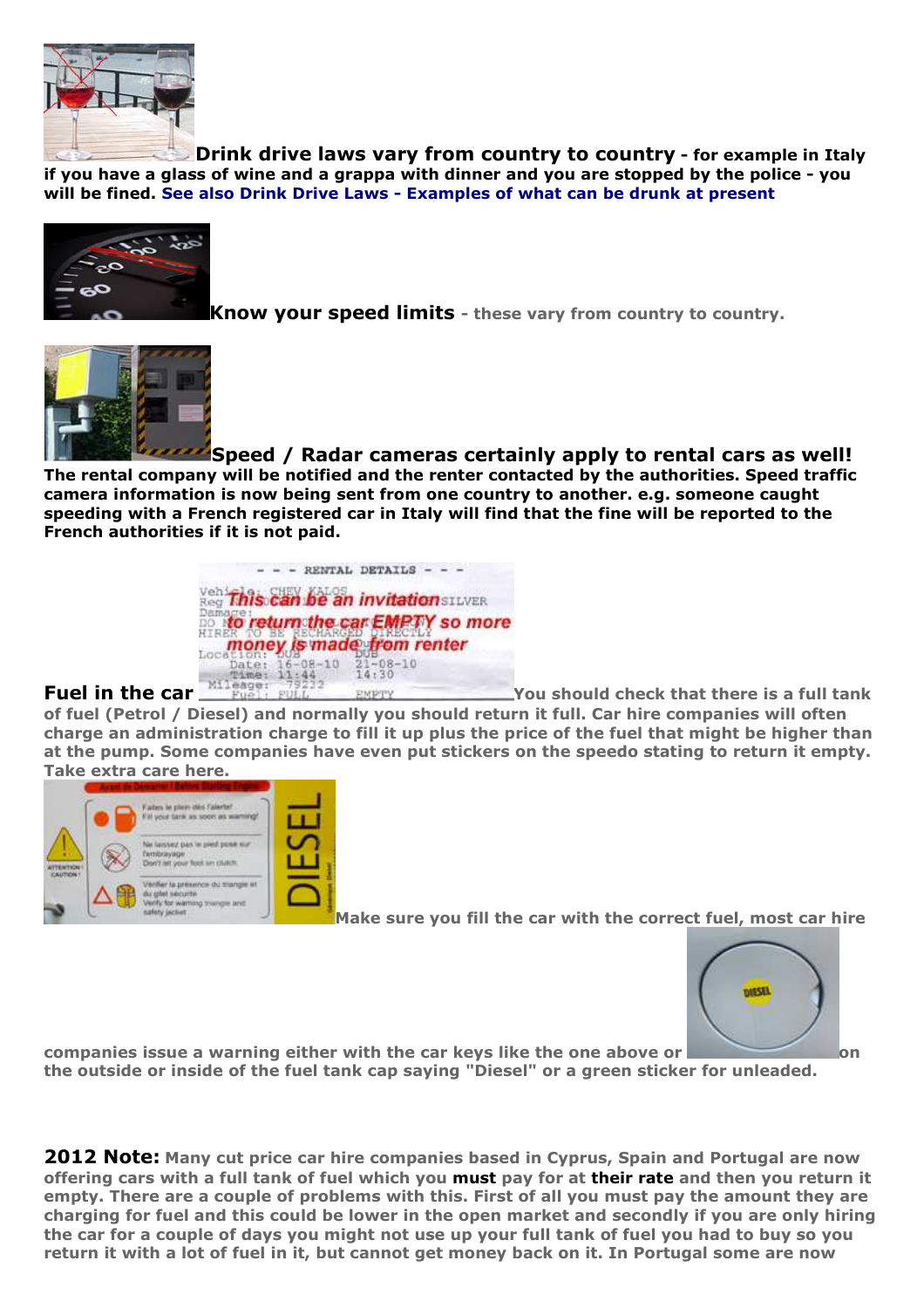**using the "On all rentals of six days and over the fuel policy is** *collect full - return empty* **process so look at the wordings before you book that car hire. CHECK THE CAR HIRE COMPANY's FUEL POLICY BEFORE YOU BOOK.** *See also* **Make sure you check the fuel guage on the car that you hire - April 2013**

**Familiarise yourself with the vehicle - Make sure you know where the controls for essential instruments such as headlights, hazzard warning lights and the horn are located. Adjust your seat and wing mirrors accordingly.**

**Cross border travel: Check with the Hire company if you can take the car out of the country you are renting in.e.g. Going from France into Italy or if renting in Ireland can you take the car into Northern Ireland or into the Republic of Ireland. You will probably have to pay for crossing the border in Ireland, but some companies do not make you pay an additional charge and you should usually be able to find out at the time of booking.**

| RETOUR CLIENT (CULTUMEN CHECK MV) | <b>VERIFIE PAR ICAR CHECKER</b> |  |
|-----------------------------------|---------------------------------|--|
|                                   |                                 |  |
|                                   |                                 |  |

#### **When dropping of the car make sure you remove or personal belongings and have it checked in and signed off.**

**The majority of vehicle hire companies class snow chains and winter tyres as optional extras on winter holiday hire packages**.



#### **Car Keys: It can be costly if you lose those car hire car keys - GBP £250 or more See our info page Here**

**The above information has been supplied by a third party and jml Property Services (insurance4carrental.com / jml Property Insurance.co.uk / jml insurance.co.uk) takes no responsibilty for it's accuracy - September 2009**

## **Fair wear and Tear**

**The following information is provided by a major UK Car hire company. It should not be relied on for accuracy as other companies would have different definitions. When you go to collect the car you might want to find out the individual company's definition.**

**This Uk Company say that they do not regard the items listed below as damage, but "fair wear and tear" therefore it is not required to be recorded**

## **Paintwork, Boddy, Bumper and Rubbing Strips**

- **Marks and surface scratches of less than 25mm that do not penetrate the top coating and can be readily polished out (such scratches cannot be felt with a finger nail and will not be visible if water is rubbed across)**
- **Stone chips of up to 2mm without a dent**

## **Windows Glass and Lamp lenses**

- **Marks that can be readily removed**
- **Stone chips not exceeding 2mm in diamater**

## **Alloy wheels, Trims and Tryres**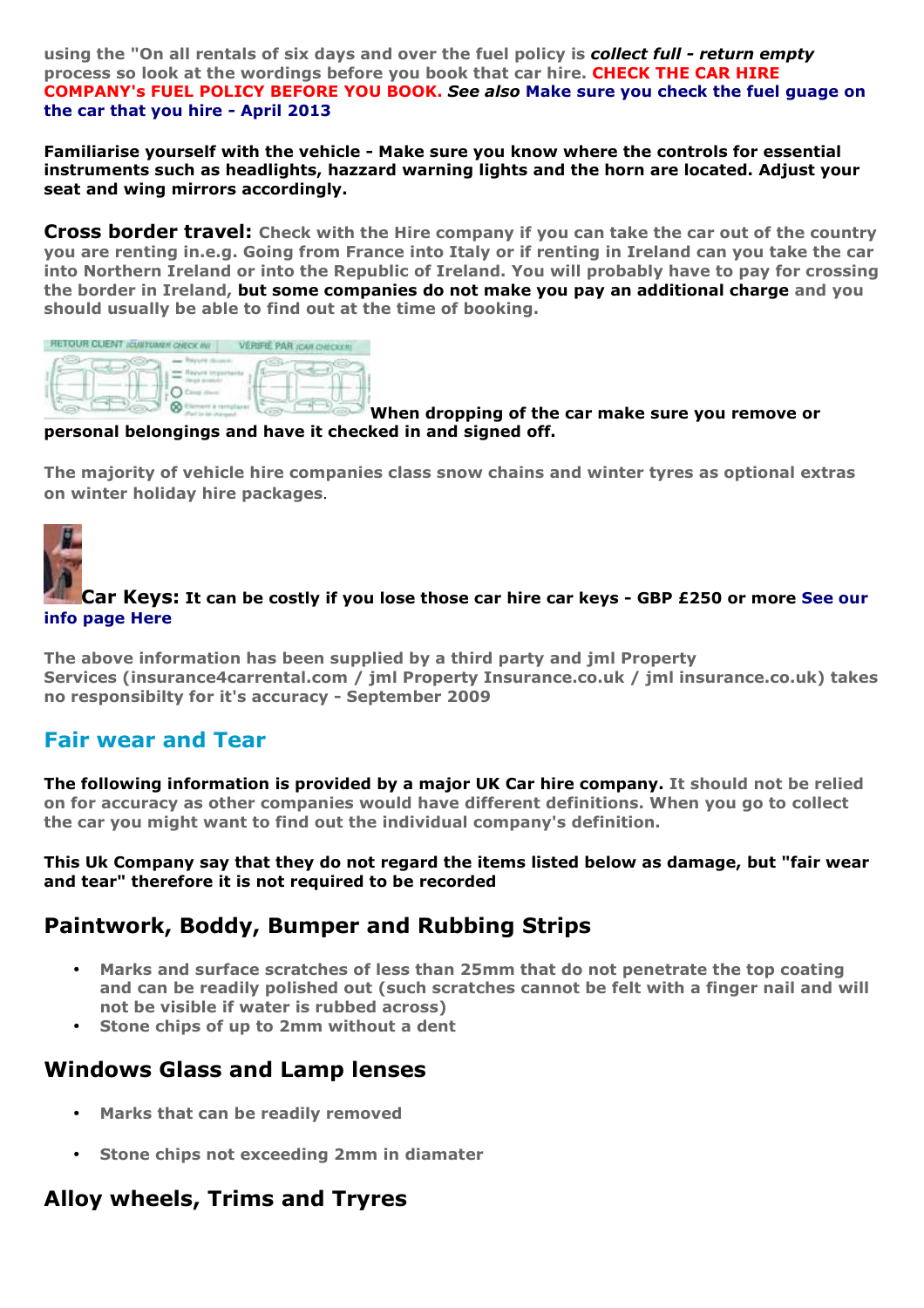- **Marks and surface scratches that do not penetrate the top surface and can be readily polished out. (Such scatches cannot be felt with a finger nail and will not be visible if water is rubbed accross)**
- **Even tyre wear appropriate to the mileage of the vehicle**

## **Interior and luggage area**

• **Marks to trims, seats and carpets that can be readily cleaned or polished off**

**If you are concerned about possible damage, minor or major and what is covered with a car hire excess insurance policy from a car hire excess insurance company; contact one of the providers advertising on this site HERE**





#### Promoting responsible road transport *Vehicle rental top tips from the*

**1. Before you book - Pay close attention to what is and isn't included in the reservation fee. For example, some rental companies charge extra if you can't return the vehicle to the same rental branch, are leaving the country or are under or over a certain age.**

**2. Paperwork - Make sure you read and understand the terms and conditions of your contract with the rental company. Ask for a copy prior to your rental, so that you have plenty of time to read it through.**

**3. Insurance - Check if there are any exclusions to your loss/damage waiver insurance. For example, in most cases windscreens, tyres, roof damage and undercarriage damage are not covered. The BVRLA has a guide to damage protection programmes and insurance available by clicking on the image below**